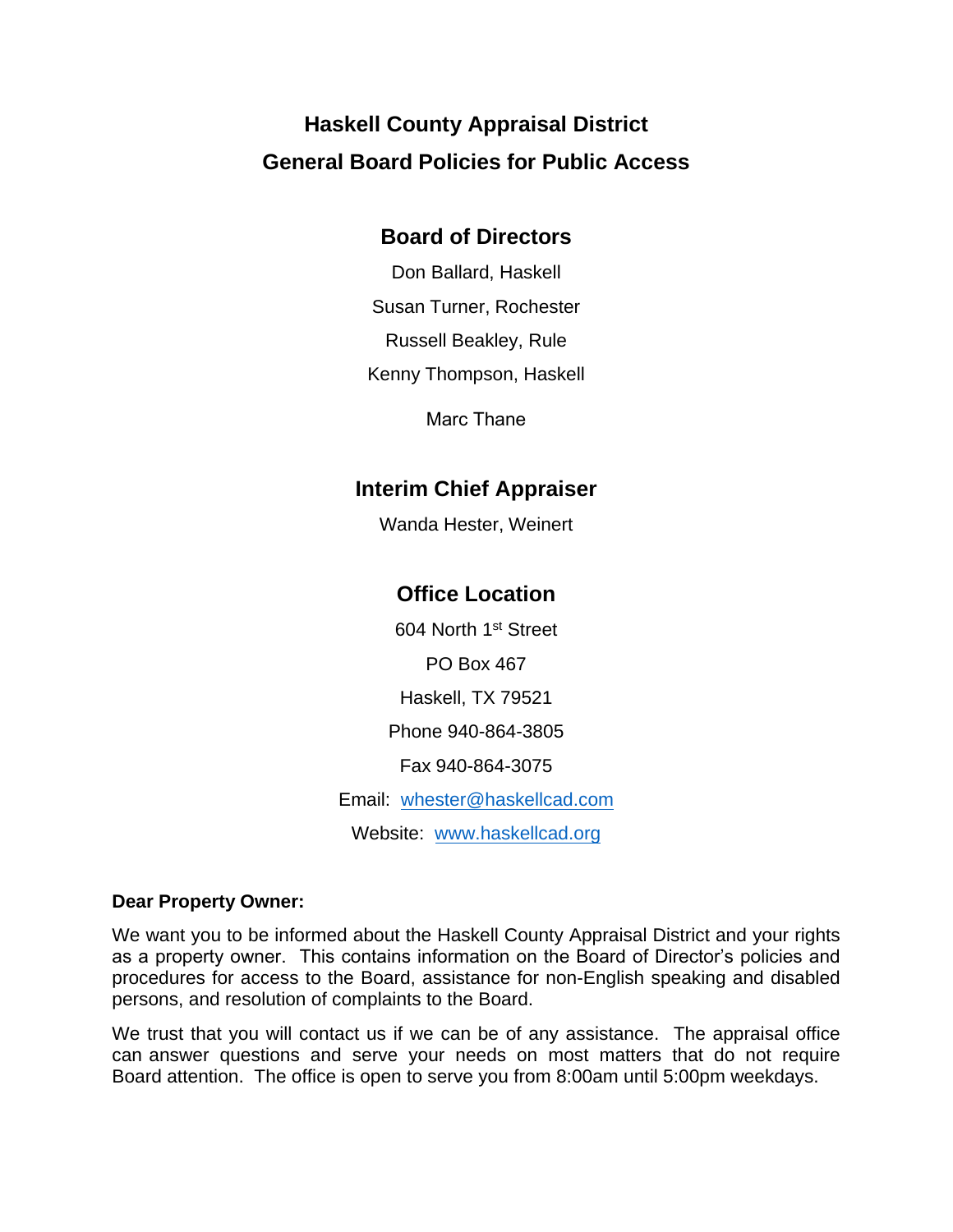The Haskell County Appraisal District appraises taxable property for Haskell County, six cities, six school districts, and four special districts that levy property taxes within the county's boundaries. The 17 taxing units include:

Haskell County Haskell Consolidated Independent School District Rule Independent School District Paint Creek Independent School District Stamford Independent School District Knox City-O'Brien Consolidated Independent School District Munday Consolidated Independent School District City of Haskell City of O'Brien City of Rochester City of Rule City of Weinert City of Stamford Haskell County Water Supply District #1 Haskell County Hospital District North Central Texas Municipal Water Authority Rolling Plains Groundwater Conservation District

The appraisal district appraises approximately 13,000 property parcels annually. The district also administers exemptions and special appraisals, such as productivity valuation of qualified agricultural land, and determines the taxable location of property. The chief executive officer of the appraisal district is the Chief Appraiser.

The governing body of the district is the appraisal district's Board of Directors. The appraisal district also has an Appraisal Review Board (ARB) to hear property owners protests regarding values and other related matters.

## **Board of Directors**

The appraisal district is a political subdivision created by the State of Texas and is responsible for the local tax appraisal, valuation, collections, and exemptions administration. The local taxing entities such as the county, schools, cities, hospital districts and ground water districts, set tax rates that allow for maintenance and operation of the entity.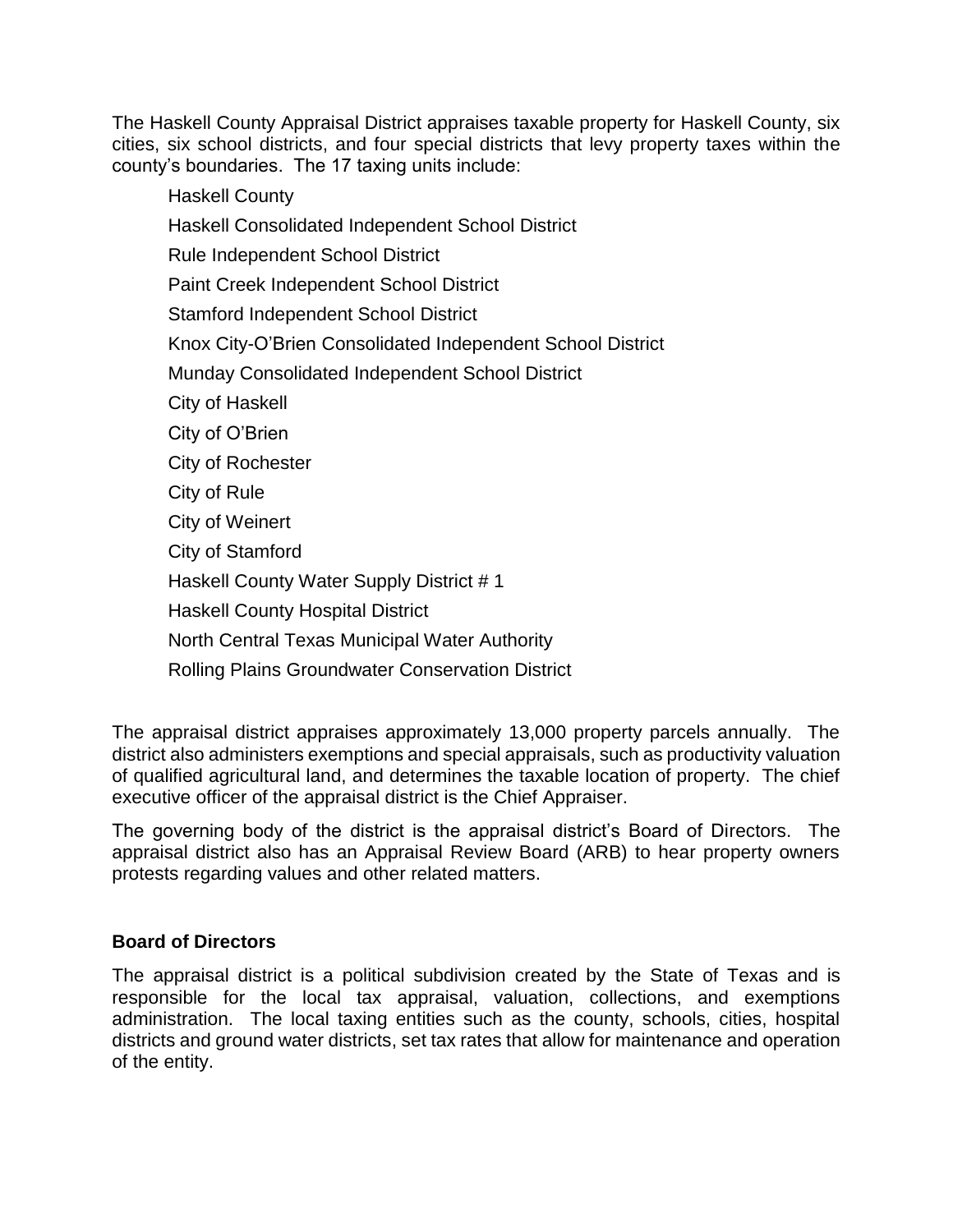The Board governs the appraisal district and consists of five directors. The Board selects the Chief Appraiser, adopts the annual district budget, selects the ARB members, and ensures that the district follows policies and procedures required by state law and state rules.

The Board does not appraise property or make decisions affecting the appraisal records. Those duties rest with the Chief Appraiser. The Board does not levy a tax on taxable property.

### **Public Access to the Board of Directors**

By Board policy, the Board of Directors provides the public with a reasonable opportunity to address the Board concerning the policies and procedures of the appraisal district and on any issue within the Board's jurisdiction. Generally, the Board's statutory duties and jurisdiction involve:

- Adopting the district's operating budget
- Contracting for necessary services
- Hiring the Chief Appraiser and assigning responsibilities to the position
- Making general policy regarding the operation of the appraisal district
- Appointing the Appraisal Review Board (ARB) members

#### **Board Meetings**

At each regularly scheduled meeting, the Board Chair announces that each person wishing to address the Board on appraisal district policies, procedures or issues may have time to speak on an agenda item or to make public comment. The Board Chair may set a time limit so that all may have an opportunity to speak and so the Board may timely conduct its meetings.

The Board Chair may expand the time limit as needed if the expansion does not affect the ability of the Board to complete its business and adjourn the meeting at a reasonable time.

The Board may refuse to hear any person who attempts to speak on a subject unrelated to the policies and procedures of the appraisal district of the appraisal district or the ARB and unrelated to any other issue under the Board's jurisdiction [See Section 6.04(d), Tax Code].

#### **Interpreters**

If a person who does not speak English or communicates by sign language notifies the appraisal office at least three business days before the Board meeting, the appraisal district will provide an interpreter at the meeting. The person must indicate that he or she desires to address the Board and is unable to provide an interpreter.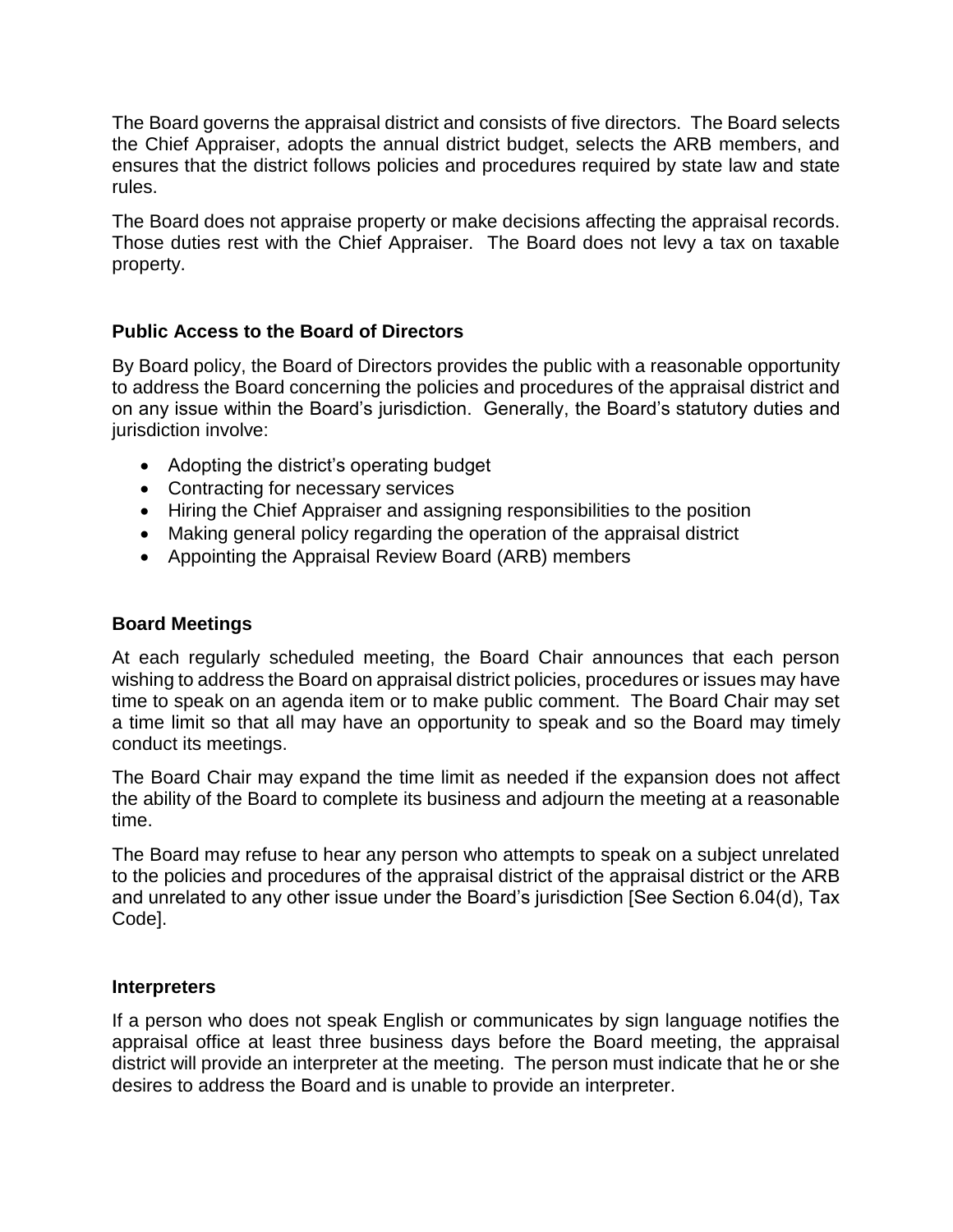#### **Access by Disabled Persons**

The Board meetings are held at the appraisal district building at 604 North  $1<sup>st</sup>$  Street, Haskell, Texas. The building has van accessible parking spaces for the handicapped and ramp access is available at the building entrance.

The Board / ARB meeting room is wheelchair accessible. A person who needs additional assistance for entry or access should notify the appraisal office at least three business days before the meeting.

#### **Policies for Resolving Complaints**

The Board considers written complaints about the policies and procedures of the appraisal district, ARB, the Board of Directors, and any other matter within its jurisdiction.

The Board *cannot* consider complaints addressing any matter that could be grounds for a challenge, protest, or correction motion before the ARB as set out in the Texas Tax Code. The Board has no authority to overrule the Chief Appraiser or ARB's decision on a value, a correction, or a protest.

Complaints should be addressed to the Haskell County Appraisal District Board of Directors to the address on the first page of this document. At each regularly scheduled meeting, the Board will review any complaints, decide on a course of review and action, and set a timetable on the status of resolution, if any. Board deliberations concerning complaints will comply with provisions of the Texas Open Meetings Act, Chapter 551, Government Code. Until final disposition of a complaint, the Board will notify the parties at least quarterly on the status of a complaint unless notice would jeopardize an investigation.

#### **The Chief Appraiser and Property Appraisals**

The Chief Appraiser is the chief administrator of the appraisal office. The Chief Appraiser serves at the pleasure of the Board and is directly accountable to the Board in the discharge of duties and responsibilities. All other personnel of the appraisal office are employed and accountable to the Chief Appraiser. The Chief Appraiser may delegate authority to district employees as necessary.

The Chief Appraiser and staff appraise the properties in the appraisal district. A concern about property appraisal should be discussed first with the appraisal district's staff. Complaints that cannot be resolved at the staff level should be addressed by written protest to the ARB.

#### **Appraisal Review Board**

The ARB is composed of local citizens of Haskell County who are appointed to hear and resolve protests from property owners concerning appraisal of their properties. The